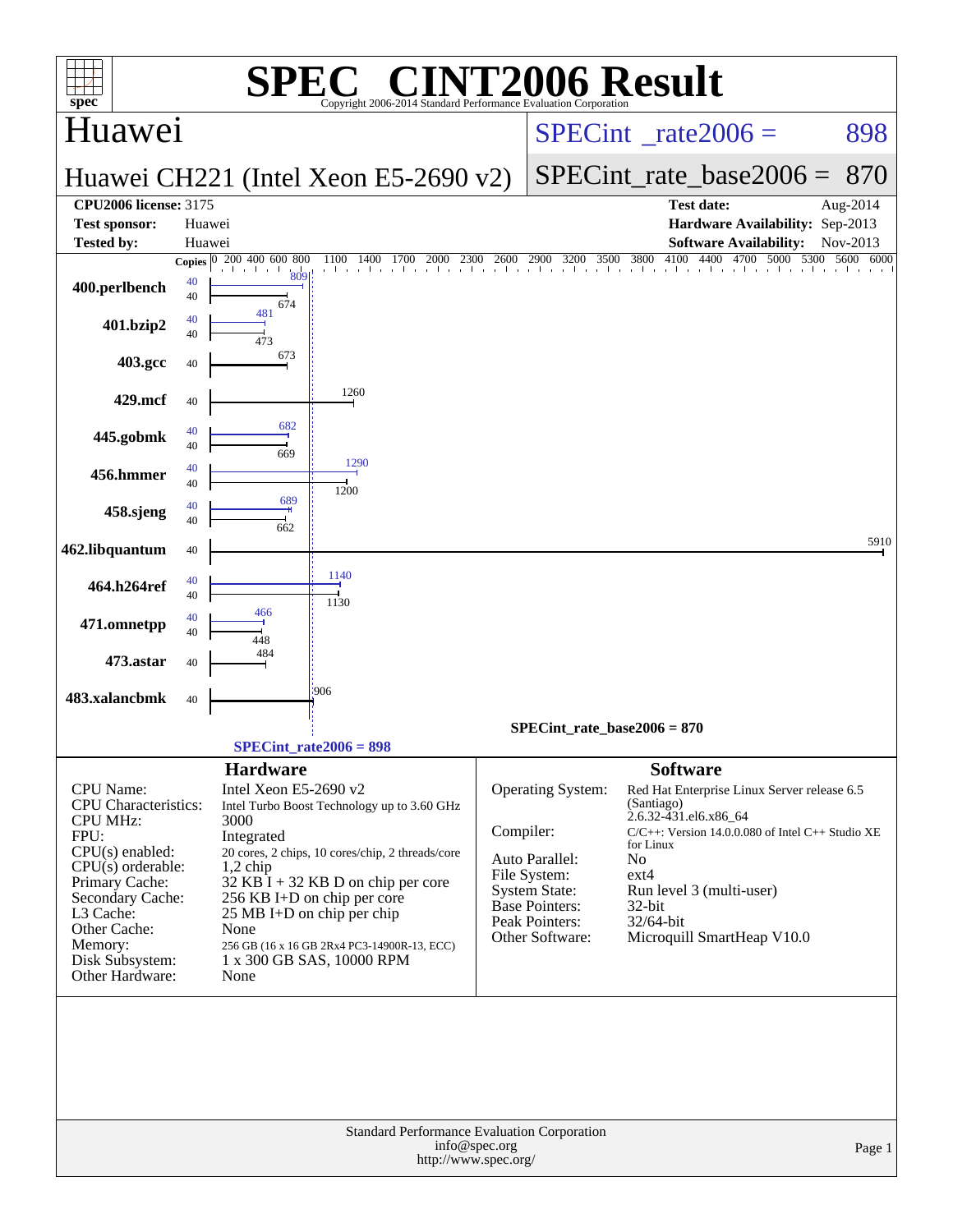

### Huawei

### SPECint rate $2006 = 898$

#### Huawei CH221 (Intel Xeon E5-2690 v2)

[SPECint\\_rate\\_base2006 =](http://www.spec.org/auto/cpu2006/Docs/result-fields.html#SPECintratebase2006) 870

**[CPU2006 license:](http://www.spec.org/auto/cpu2006/Docs/result-fields.html#CPU2006license)** 3175 **[Test date:](http://www.spec.org/auto/cpu2006/Docs/result-fields.html#Testdate)** Aug-2014

**[Test sponsor:](http://www.spec.org/auto/cpu2006/Docs/result-fields.html#Testsponsor)** Huawei **[Hardware Availability:](http://www.spec.org/auto/cpu2006/Docs/result-fields.html#HardwareAvailability)** Sep-2013 **[Tested by:](http://www.spec.org/auto/cpu2006/Docs/result-fields.html#Testedby)** Huawei **[Software Availability:](http://www.spec.org/auto/cpu2006/Docs/result-fields.html#SoftwareAvailability)** Nov-2013

#### **[Results Table](http://www.spec.org/auto/cpu2006/Docs/result-fields.html#ResultsTable)**

|                                                                                                          | <b>Base</b>   |                |       |                |             |                |       | <b>Peak</b>   |                |              |                |              |                |              |
|----------------------------------------------------------------------------------------------------------|---------------|----------------|-------|----------------|-------------|----------------|-------|---------------|----------------|--------------|----------------|--------------|----------------|--------------|
| <b>Benchmark</b>                                                                                         | <b>Copies</b> | <b>Seconds</b> | Ratio | <b>Seconds</b> | Ratio       | <b>Seconds</b> | Ratio | <b>Copies</b> | <b>Seconds</b> | <b>Ratio</b> | <b>Seconds</b> | <b>Ratio</b> | <b>Seconds</b> | <b>Ratio</b> |
| 400.perlbench                                                                                            | 40            | 579            | 675   | 580            | 674         | 580            | 674   | 40            | 483            | 810          | 483            | 809          | 483            | 809          |
| 401.bzip2                                                                                                | 40            | 815            | 474   | 815            | 473         | 817            | 472   | 40            | 802            | 482          | 803            | 481          | 804            | 480          |
| $403.\text{gcc}$                                                                                         | 40            | 477            | 674   | 479            | 672         | 478            | 673   | 40            | 477            | 674          | 479            | 672          | 478            | 673          |
| $429$ .mcf                                                                                               | 40            | 290            | 1260  | 290            | <b>1260</b> | 291            | 1260  | 40            | 290            | 1260         | 290            | 1260         | 291            | 1260         |
| $445$ .gobmk                                                                                             | 40            | 629            | 667   | 628            | 669         | 620            | 677   | 40            | 616            | 681          | 612            | 686          | 616            | 682          |
| 456.hmmer                                                                                                | 40            | 312            | 1200  | 312            | 1200        | 311            | 1200  | 40            | 289            | 1290         | 289            | <b>1290</b>  | 290            | 1280         |
| $458$ .sjeng                                                                                             | 40            | 732            | 661   | 732            | 662         | 731            | 662   | 40            | 705            | 687          | 702            | 689          | 685            | 707          |
| 462.libquantum                                                                                           | 40            | 140            | 5910  | 140            | 5920        | 140            | 5910  | 40            | 140            | 5910         | 140            | 5920         | 140            | 5910         |
| 464.h264ref                                                                                              | 40            | 786            | 1130  | 787            | 1130        | 788            | 1120  | 40            | 778            | 1140         | 776            | 1140         | 774            | 1140         |
| 471.omnetpp                                                                                              | 40            | 559            | 447   | 558            | 448         | 558            | 448   | 40            | 538            | 465          | 533            | 469          | 537            | 466          |
| 473.astar                                                                                                | 40            | 581            | 483   | 581            | 484         | 577            | 486   | 40            | 581            | 483          | 581            | 484          | 577            | 486          |
| 483.xalancbmk                                                                                            | 40            | 304            | 907   | 305            | 906         | 305            | 906   | 40            | 304            | 907          | 305            | 906          | 305            | 906          |
| Results appear in the order in which they were run. Bold underlined text indicates a median measurement. |               |                |       |                |             |                |       |               |                |              |                |              |                |              |

#### **[Submit Notes](http://www.spec.org/auto/cpu2006/Docs/result-fields.html#SubmitNotes)**

 The numactl mechanism was used to bind copies to processors. The config file option 'submit' was used to generate numactl commands to bind each copy to a specific processor. For details, please see the config file.

#### **[Operating System Notes](http://www.spec.org/auto/cpu2006/Docs/result-fields.html#OperatingSystemNotes)**

Stack size set to unlimited using "ulimit -s unlimited"

#### **[Platform Notes](http://www.spec.org/auto/cpu2006/Docs/result-fields.html#PlatformNotes)**

 BIOS configuration: Set Power Efficiency Mode to Custom Baseboard Management Controller used to adjust the fan speed to 100% Sysinfo program /spec14/config/sysinfo.rev6818 \$Rev: 6818 \$ \$Date:: 2012-07-17 #\$ e86d102572650a6e4d596a3cee98f191 running on localhost Mon Aug 11 08:39:55 2014 This section contains SUT (System Under Test) info as seen by some common utilities. To remove or add to this section, see: <http://www.spec.org/cpu2006/Docs/config.html#sysinfo> From /proc/cpuinfo model name : Intel(R) Xeon(R) CPU E5-2690 v2 @ 3.00GHz 2 "physical id"s (chips) 40 "processors" cores, siblings (Caution: counting these is hw and system dependent. The following excerpts from /proc/cpuinfo might not be reliable. Use with Continued on next page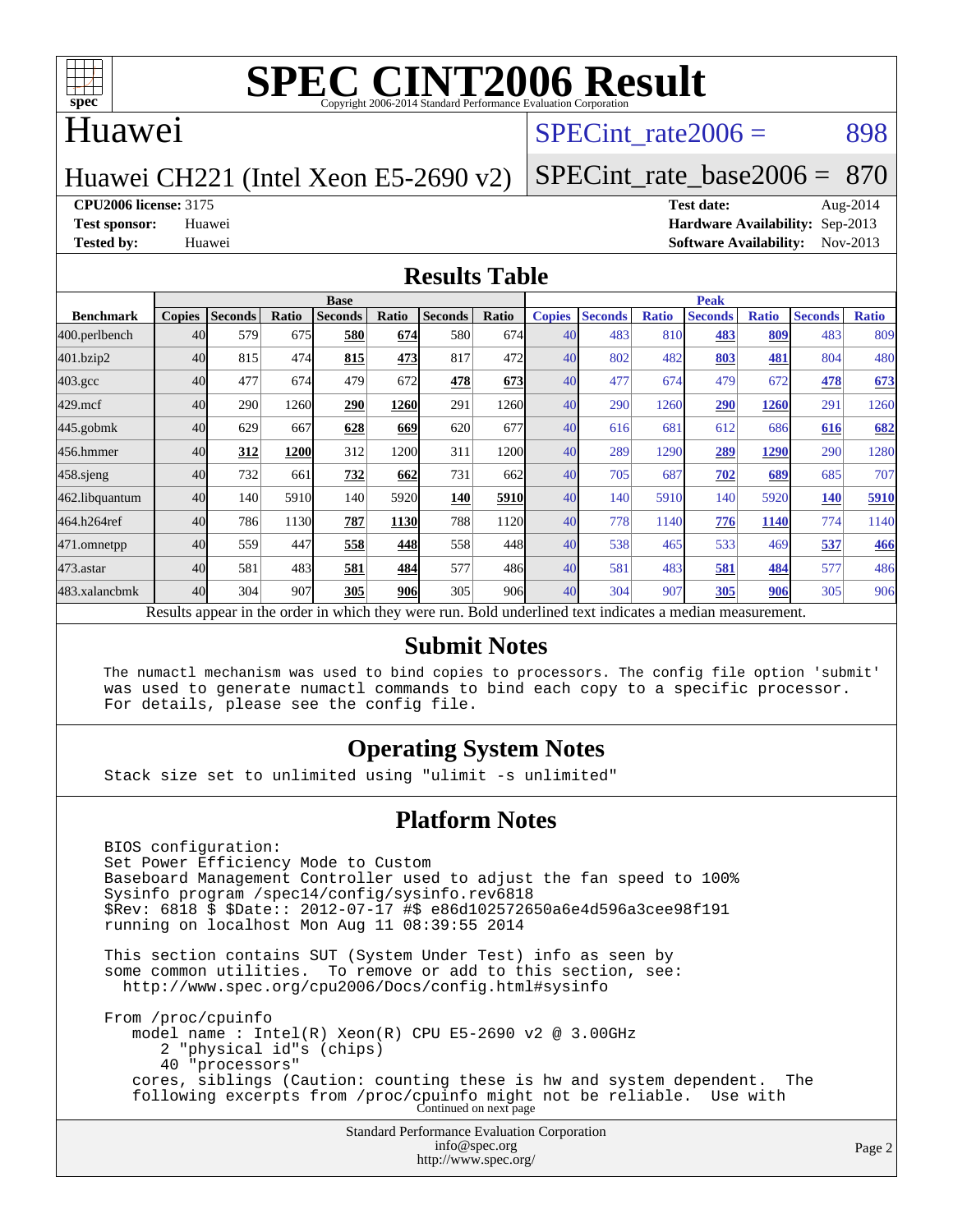

### Huawei

SPECint rate $2006 = 898$ 

Huawei CH221 (Intel Xeon E5-2690 v2)

[SPECint\\_rate\\_base2006 =](http://www.spec.org/auto/cpu2006/Docs/result-fields.html#SPECintratebase2006) 870

**[CPU2006 license:](http://www.spec.org/auto/cpu2006/Docs/result-fields.html#CPU2006license)** 3175 **[Test date:](http://www.spec.org/auto/cpu2006/Docs/result-fields.html#Testdate)** Aug-2014 **[Test sponsor:](http://www.spec.org/auto/cpu2006/Docs/result-fields.html#Testsponsor)** Huawei **[Hardware Availability:](http://www.spec.org/auto/cpu2006/Docs/result-fields.html#HardwareAvailability)** Sep-2013 **[Tested by:](http://www.spec.org/auto/cpu2006/Docs/result-fields.html#Testedby)** Huawei **[Software Availability:](http://www.spec.org/auto/cpu2006/Docs/result-fields.html#SoftwareAvailability)** Nov-2013

#### **[Platform Notes \(Continued\)](http://www.spec.org/auto/cpu2006/Docs/result-fields.html#PlatformNotes)**

 caution.) cpu cores : 10 siblings : 20 physical 0: cores 0 1 2 3 4 8 9 10 11 12 physical 1: cores 0 1 2 3 4 8 9 10 11 12 cache size : 25600 KB From /proc/meminfo MemTotal: 264478184 kB HugePages\_Total: 0<br>Hugepagesize: 2048 kB Hugepagesize: /usr/bin/lsb\_release -d Red Hat Enterprise Linux Server release 6.5 (Santiago) From /etc/\*release\* /etc/\*version\* redhat-release: Red Hat Enterprise Linux Server release 6.5 (Santiago) system-release: Red Hat Enterprise Linux Server release 6.5 (Santiago) system-release-cpe: cpe:/o:redhat:enterprise\_linux:6server:ga:server uname -a: Linux localhost 2.6.32-431.el6.x86\_64 #1 SMP Sun Nov 10 22:19:54 EST 2013 x86\_64 x86\_64 x86\_64 GNU/Linux run-level 3 Aug 8 19:04 SPEC is set to: /spec14 Filesystem Type Size Used Avail Use% Mounted on<br>
/dev/sda2 ext4 272G 32G 226G 13% / 32G 226G 13% / Additional information from dmidecode: BIOS Insyde Corp. RMIBV629 05/12/2014 Memory: 4x Hynix HMT42GR7AFR4C-RD 16 GB 1866 MHz 2 rank 8x NO DIMM NO DIMM 12x Samsung M393B2G70DB0-CMA 16 GB 1866 MHz 2 rank (End of data from sysinfo program) **[General Notes](http://www.spec.org/auto/cpu2006/Docs/result-fields.html#GeneralNotes)**

Environment variables set by runspec before the start of the run: LD\_LIBRARY\_PATH = "/spec14/libs/32:/spec14/libs/64:/spec14/sh"

 Binaries compiled on a system with 1x Core i7-860 CPU + 8GB memory using RedHat EL 6.4 Transparent Huge Pages enabled with: echo always > /sys/kernel/mm/redhat\_transparent\_hugepage/enabled Filesystem page cache cleared with:<br>echo 1> /proc/sys/vm/drop cac /proc/sys/vm/drop\_caches runspec command invoked through numactl i.e.: Continued on next page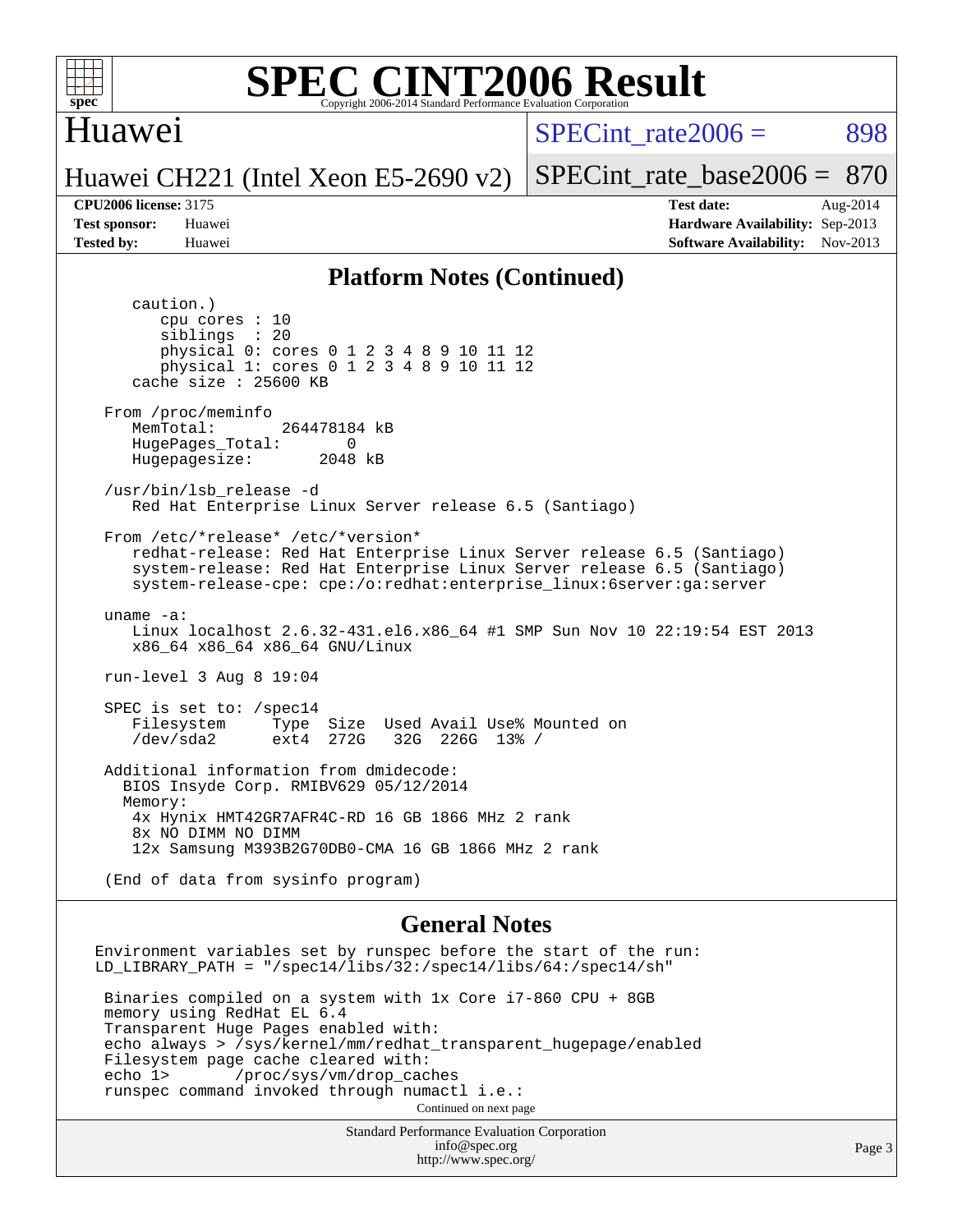

#### Huawei

SPECint rate $2006 = 898$ 

#### Huawei CH221 (Intel Xeon E5-2690 v2)

**[CPU2006 license:](http://www.spec.org/auto/cpu2006/Docs/result-fields.html#CPU2006license)** 3175 **[Test date:](http://www.spec.org/auto/cpu2006/Docs/result-fields.html#Testdate)** Aug-2014

[SPECint\\_rate\\_base2006 =](http://www.spec.org/auto/cpu2006/Docs/result-fields.html#SPECintratebase2006) 870

**[Test sponsor:](http://www.spec.org/auto/cpu2006/Docs/result-fields.html#Testsponsor)** Huawei **[Hardware Availability:](http://www.spec.org/auto/cpu2006/Docs/result-fields.html#HardwareAvailability)** Sep-2013 **[Tested by:](http://www.spec.org/auto/cpu2006/Docs/result-fields.html#Testedby)** Huawei **[Software Availability:](http://www.spec.org/auto/cpu2006/Docs/result-fields.html#SoftwareAvailability)** Nov-2013

#### **[General Notes \(Continued\)](http://www.spec.org/auto/cpu2006/Docs/result-fields.html#GeneralNotes)**

numactl --interleave=all runspec <etc>

# **[Base Compiler Invocation](http://www.spec.org/auto/cpu2006/Docs/result-fields.html#BaseCompilerInvocation)**

[C benchmarks](http://www.spec.org/auto/cpu2006/Docs/result-fields.html#Cbenchmarks): [icc -m32](http://www.spec.org/cpu2006/results/res2014q3/cpu2006-20140815-30938.flags.html#user_CCbase_intel_icc_5ff4a39e364c98233615fdd38438c6f2)

[C++ benchmarks:](http://www.spec.org/auto/cpu2006/Docs/result-fields.html#CXXbenchmarks) [icpc -m32](http://www.spec.org/cpu2006/results/res2014q3/cpu2006-20140815-30938.flags.html#user_CXXbase_intel_icpc_4e5a5ef1a53fd332b3c49e69c3330699)

**[Base Portability Flags](http://www.spec.org/auto/cpu2006/Docs/result-fields.html#BasePortabilityFlags)**

 400.perlbench: [-DSPEC\\_CPU\\_LINUX\\_IA32](http://www.spec.org/cpu2006/results/res2014q3/cpu2006-20140815-30938.flags.html#b400.perlbench_baseCPORTABILITY_DSPEC_CPU_LINUX_IA32) 462.libquantum: [-DSPEC\\_CPU\\_LINUX](http://www.spec.org/cpu2006/results/res2014q3/cpu2006-20140815-30938.flags.html#b462.libquantum_baseCPORTABILITY_DSPEC_CPU_LINUX) 483.xalancbmk: [-DSPEC\\_CPU\\_LINUX](http://www.spec.org/cpu2006/results/res2014q3/cpu2006-20140815-30938.flags.html#b483.xalancbmk_baseCXXPORTABILITY_DSPEC_CPU_LINUX)

# **[Base Optimization Flags](http://www.spec.org/auto/cpu2006/Docs/result-fields.html#BaseOptimizationFlags)**

[C benchmarks](http://www.spec.org/auto/cpu2006/Docs/result-fields.html#Cbenchmarks):

[-xSSE4.2](http://www.spec.org/cpu2006/results/res2014q3/cpu2006-20140815-30938.flags.html#user_CCbase_f-xSSE42_f91528193cf0b216347adb8b939d4107) [-ipo](http://www.spec.org/cpu2006/results/res2014q3/cpu2006-20140815-30938.flags.html#user_CCbase_f-ipo) [-O3](http://www.spec.org/cpu2006/results/res2014q3/cpu2006-20140815-30938.flags.html#user_CCbase_f-O3) [-no-prec-div](http://www.spec.org/cpu2006/results/res2014q3/cpu2006-20140815-30938.flags.html#user_CCbase_f-no-prec-div) [-opt-prefetch](http://www.spec.org/cpu2006/results/res2014q3/cpu2006-20140815-30938.flags.html#user_CCbase_f-opt-prefetch) [-opt-mem-layout-trans=3](http://www.spec.org/cpu2006/results/res2014q3/cpu2006-20140815-30938.flags.html#user_CCbase_f-opt-mem-layout-trans_a7b82ad4bd7abf52556d4961a2ae94d5)

[C++ benchmarks:](http://www.spec.org/auto/cpu2006/Docs/result-fields.html#CXXbenchmarks)

[-xSSE4.2](http://www.spec.org/cpu2006/results/res2014q3/cpu2006-20140815-30938.flags.html#user_CXXbase_f-xSSE42_f91528193cf0b216347adb8b939d4107) [-ipo](http://www.spec.org/cpu2006/results/res2014q3/cpu2006-20140815-30938.flags.html#user_CXXbase_f-ipo) [-O3](http://www.spec.org/cpu2006/results/res2014q3/cpu2006-20140815-30938.flags.html#user_CXXbase_f-O3) [-no-prec-div](http://www.spec.org/cpu2006/results/res2014q3/cpu2006-20140815-30938.flags.html#user_CXXbase_f-no-prec-div) [-opt-prefetch](http://www.spec.org/cpu2006/results/res2014q3/cpu2006-20140815-30938.flags.html#user_CXXbase_f-opt-prefetch) [-opt-mem-layout-trans=3](http://www.spec.org/cpu2006/results/res2014q3/cpu2006-20140815-30938.flags.html#user_CXXbase_f-opt-mem-layout-trans_a7b82ad4bd7abf52556d4961a2ae94d5) [-Wl,-z,muldefs](http://www.spec.org/cpu2006/results/res2014q3/cpu2006-20140815-30938.flags.html#user_CXXbase_link_force_multiple1_74079c344b956b9658436fd1b6dd3a8a) [-L/sh -lsmartheap](http://www.spec.org/cpu2006/results/res2014q3/cpu2006-20140815-30938.flags.html#user_CXXbase_SmartHeap_32f6c82aa1ed9c52345d30cf6e4a0499)

## **[Base Other Flags](http://www.spec.org/auto/cpu2006/Docs/result-fields.html#BaseOtherFlags)**

[C benchmarks](http://www.spec.org/auto/cpu2006/Docs/result-fields.html#Cbenchmarks):

403.gcc: [-Dalloca=\\_alloca](http://www.spec.org/cpu2006/results/res2014q3/cpu2006-20140815-30938.flags.html#b403.gcc_baseEXTRA_CFLAGS_Dalloca_be3056838c12de2578596ca5467af7f3)

### **[Peak Compiler Invocation](http://www.spec.org/auto/cpu2006/Docs/result-fields.html#PeakCompilerInvocation)**

[C benchmarks \(except as noted below\)](http://www.spec.org/auto/cpu2006/Docs/result-fields.html#Cbenchmarksexceptasnotedbelow):

[icc -m32](http://www.spec.org/cpu2006/results/res2014q3/cpu2006-20140815-30938.flags.html#user_CCpeak_intel_icc_5ff4a39e364c98233615fdd38438c6f2)

400.perlbench: [icc -m64](http://www.spec.org/cpu2006/results/res2014q3/cpu2006-20140815-30938.flags.html#user_peakCCLD400_perlbench_intel_icc_64bit_bda6cc9af1fdbb0edc3795bac97ada53)

401.bzip2: [icc -m64](http://www.spec.org/cpu2006/results/res2014q3/cpu2006-20140815-30938.flags.html#user_peakCCLD401_bzip2_intel_icc_64bit_bda6cc9af1fdbb0edc3795bac97ada53)

456.hmmer: [icc -m64](http://www.spec.org/cpu2006/results/res2014q3/cpu2006-20140815-30938.flags.html#user_peakCCLD456_hmmer_intel_icc_64bit_bda6cc9af1fdbb0edc3795bac97ada53)

Continued on next page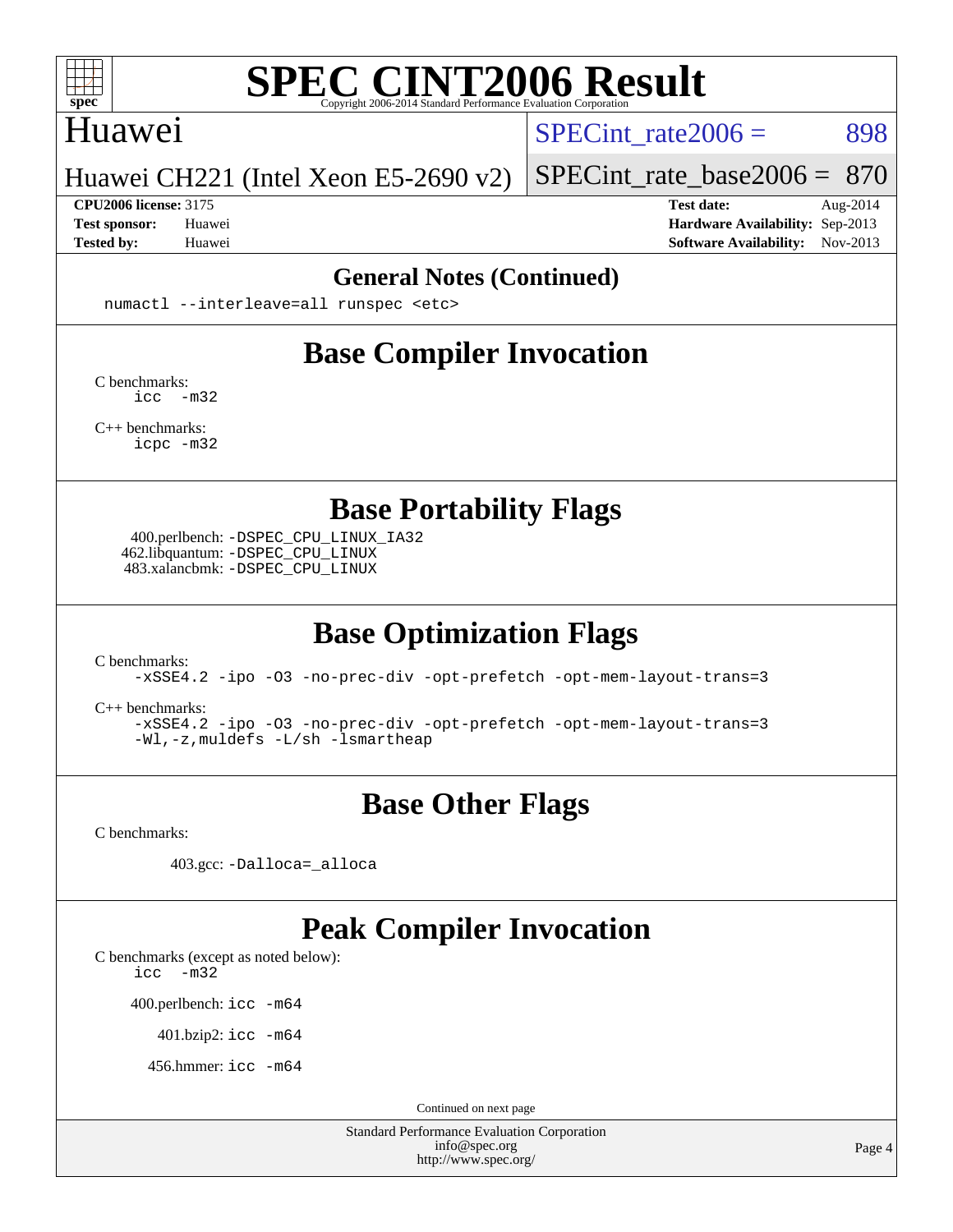

### Huawei

SPECint rate $2006 = 898$ 

[SPECint\\_rate\\_base2006 =](http://www.spec.org/auto/cpu2006/Docs/result-fields.html#SPECintratebase2006) 870

Huawei CH221 (Intel Xeon E5-2690 v2)

**[CPU2006 license:](http://www.spec.org/auto/cpu2006/Docs/result-fields.html#CPU2006license)** 3175 **[Test date:](http://www.spec.org/auto/cpu2006/Docs/result-fields.html#Testdate)** Aug-2014 **[Test sponsor:](http://www.spec.org/auto/cpu2006/Docs/result-fields.html#Testsponsor)** Huawei **[Hardware Availability:](http://www.spec.org/auto/cpu2006/Docs/result-fields.html#HardwareAvailability)** Sep-2013 **[Tested by:](http://www.spec.org/auto/cpu2006/Docs/result-fields.html#Testedby)** Huawei **[Software Availability:](http://www.spec.org/auto/cpu2006/Docs/result-fields.html#SoftwareAvailability)** Nov-2013

# **[Peak Compiler Invocation \(Continued\)](http://www.spec.org/auto/cpu2006/Docs/result-fields.html#PeakCompilerInvocation)**

458.sjeng: [icc -m64](http://www.spec.org/cpu2006/results/res2014q3/cpu2006-20140815-30938.flags.html#user_peakCCLD458_sjeng_intel_icc_64bit_bda6cc9af1fdbb0edc3795bac97ada53)

[C++ benchmarks:](http://www.spec.org/auto/cpu2006/Docs/result-fields.html#CXXbenchmarks) [icpc -m32](http://www.spec.org/cpu2006/results/res2014q3/cpu2006-20140815-30938.flags.html#user_CXXpeak_intel_icpc_4e5a5ef1a53fd332b3c49e69c3330699)

**[Peak Portability Flags](http://www.spec.org/auto/cpu2006/Docs/result-fields.html#PeakPortabilityFlags)**

 400.perlbench: [-DSPEC\\_CPU\\_LP64](http://www.spec.org/cpu2006/results/res2014q3/cpu2006-20140815-30938.flags.html#b400.perlbench_peakCPORTABILITY_DSPEC_CPU_LP64) [-DSPEC\\_CPU\\_LINUX\\_X64](http://www.spec.org/cpu2006/results/res2014q3/cpu2006-20140815-30938.flags.html#b400.perlbench_peakCPORTABILITY_DSPEC_CPU_LINUX_X64) 401.bzip2: [-DSPEC\\_CPU\\_LP64](http://www.spec.org/cpu2006/results/res2014q3/cpu2006-20140815-30938.flags.html#suite_peakCPORTABILITY401_bzip2_DSPEC_CPU_LP64) 456.hmmer: [-DSPEC\\_CPU\\_LP64](http://www.spec.org/cpu2006/results/res2014q3/cpu2006-20140815-30938.flags.html#suite_peakCPORTABILITY456_hmmer_DSPEC_CPU_LP64) 458.sjeng: [-DSPEC\\_CPU\\_LP64](http://www.spec.org/cpu2006/results/res2014q3/cpu2006-20140815-30938.flags.html#suite_peakCPORTABILITY458_sjeng_DSPEC_CPU_LP64) 462.libquantum: [-DSPEC\\_CPU\\_LINUX](http://www.spec.org/cpu2006/results/res2014q3/cpu2006-20140815-30938.flags.html#b462.libquantum_peakCPORTABILITY_DSPEC_CPU_LINUX) 483.xalancbmk: [-DSPEC\\_CPU\\_LINUX](http://www.spec.org/cpu2006/results/res2014q3/cpu2006-20140815-30938.flags.html#b483.xalancbmk_peakCXXPORTABILITY_DSPEC_CPU_LINUX)

# **[Peak Optimization Flags](http://www.spec.org/auto/cpu2006/Docs/result-fields.html#PeakOptimizationFlags)**

[C benchmarks](http://www.spec.org/auto/cpu2006/Docs/result-fields.html#Cbenchmarks):

 400.perlbench: [-xSSE4.2](http://www.spec.org/cpu2006/results/res2014q3/cpu2006-20140815-30938.flags.html#user_peakPASS2_CFLAGSPASS2_LDCFLAGS400_perlbench_f-xSSE42_f91528193cf0b216347adb8b939d4107)(pass 2) [-prof-gen](http://www.spec.org/cpu2006/results/res2014q3/cpu2006-20140815-30938.flags.html#user_peakPASS1_CFLAGSPASS1_LDCFLAGS400_perlbench_prof_gen_e43856698f6ca7b7e442dfd80e94a8fc)(pass 1) [-ipo](http://www.spec.org/cpu2006/results/res2014q3/cpu2006-20140815-30938.flags.html#user_peakPASS2_CFLAGSPASS2_LDCFLAGS400_perlbench_f-ipo)(pass 2) [-O3](http://www.spec.org/cpu2006/results/res2014q3/cpu2006-20140815-30938.flags.html#user_peakPASS2_CFLAGSPASS2_LDCFLAGS400_perlbench_f-O3)(pass 2) [-no-prec-div](http://www.spec.org/cpu2006/results/res2014q3/cpu2006-20140815-30938.flags.html#user_peakPASS2_CFLAGSPASS2_LDCFLAGS400_perlbench_f-no-prec-div)(pass 2) [-prof-use](http://www.spec.org/cpu2006/results/res2014q3/cpu2006-20140815-30938.flags.html#user_peakPASS2_CFLAGSPASS2_LDCFLAGS400_perlbench_prof_use_bccf7792157ff70d64e32fe3e1250b55)(pass 2) [-auto-ilp32](http://www.spec.org/cpu2006/results/res2014q3/cpu2006-20140815-30938.flags.html#user_peakCOPTIMIZE400_perlbench_f-auto-ilp32) 401.bzip2: [-xSSE4.2](http://www.spec.org/cpu2006/results/res2014q3/cpu2006-20140815-30938.flags.html#user_peakPASS2_CFLAGSPASS2_LDCFLAGS401_bzip2_f-xSSE42_f91528193cf0b216347adb8b939d4107)(pass 2) [-prof-gen](http://www.spec.org/cpu2006/results/res2014q3/cpu2006-20140815-30938.flags.html#user_peakPASS1_CFLAGSPASS1_LDCFLAGS401_bzip2_prof_gen_e43856698f6ca7b7e442dfd80e94a8fc)(pass 1) [-ipo](http://www.spec.org/cpu2006/results/res2014q3/cpu2006-20140815-30938.flags.html#user_peakPASS2_CFLAGSPASS2_LDCFLAGS401_bzip2_f-ipo)(pass 2) [-O3](http://www.spec.org/cpu2006/results/res2014q3/cpu2006-20140815-30938.flags.html#user_peakPASS2_CFLAGSPASS2_LDCFLAGS401_bzip2_f-O3)(pass 2) [-no-prec-div](http://www.spec.org/cpu2006/results/res2014q3/cpu2006-20140815-30938.flags.html#user_peakPASS2_CFLAGSPASS2_LDCFLAGS401_bzip2_f-no-prec-div)(pass 2) [-prof-use](http://www.spec.org/cpu2006/results/res2014q3/cpu2006-20140815-30938.flags.html#user_peakPASS2_CFLAGSPASS2_LDCFLAGS401_bzip2_prof_use_bccf7792157ff70d64e32fe3e1250b55)(pass 2) [-opt-prefetch](http://www.spec.org/cpu2006/results/res2014q3/cpu2006-20140815-30938.flags.html#user_peakCOPTIMIZE401_bzip2_f-opt-prefetch) [-auto-ilp32](http://www.spec.org/cpu2006/results/res2014q3/cpu2006-20140815-30938.flags.html#user_peakCOPTIMIZE401_bzip2_f-auto-ilp32) [-ansi-alias](http://www.spec.org/cpu2006/results/res2014q3/cpu2006-20140815-30938.flags.html#user_peakCOPTIMIZE401_bzip2_f-ansi-alias)  $403.\text{gcc: basepeak}$  = yes  $429$ .mcf: basepeak = yes 445.gobmk: [-xSSE4.2](http://www.spec.org/cpu2006/results/res2014q3/cpu2006-20140815-30938.flags.html#user_peakPASS2_CFLAGSPASS2_LDCFLAGS445_gobmk_f-xSSE42_f91528193cf0b216347adb8b939d4107)(pass 2) [-prof-gen](http://www.spec.org/cpu2006/results/res2014q3/cpu2006-20140815-30938.flags.html#user_peakPASS1_CFLAGSPASS1_LDCFLAGS445_gobmk_prof_gen_e43856698f6ca7b7e442dfd80e94a8fc)(pass 1) [-prof-use](http://www.spec.org/cpu2006/results/res2014q3/cpu2006-20140815-30938.flags.html#user_peakPASS2_CFLAGSPASS2_LDCFLAGS445_gobmk_prof_use_bccf7792157ff70d64e32fe3e1250b55)(pass 2) [-ansi-alias](http://www.spec.org/cpu2006/results/res2014q3/cpu2006-20140815-30938.flags.html#user_peakCOPTIMIZE445_gobmk_f-ansi-alias) [-opt-mem-layout-trans=3](http://www.spec.org/cpu2006/results/res2014q3/cpu2006-20140815-30938.flags.html#user_peakCOPTIMIZE445_gobmk_f-opt-mem-layout-trans_a7b82ad4bd7abf52556d4961a2ae94d5) 456.hmmer: [-xSSE4.2](http://www.spec.org/cpu2006/results/res2014q3/cpu2006-20140815-30938.flags.html#user_peakCOPTIMIZE456_hmmer_f-xSSE42_f91528193cf0b216347adb8b939d4107) [-ipo](http://www.spec.org/cpu2006/results/res2014q3/cpu2006-20140815-30938.flags.html#user_peakCOPTIMIZE456_hmmer_f-ipo) [-O3](http://www.spec.org/cpu2006/results/res2014q3/cpu2006-20140815-30938.flags.html#user_peakCOPTIMIZE456_hmmer_f-O3) [-no-prec-div](http://www.spec.org/cpu2006/results/res2014q3/cpu2006-20140815-30938.flags.html#user_peakCOPTIMIZE456_hmmer_f-no-prec-div) [-unroll2](http://www.spec.org/cpu2006/results/res2014q3/cpu2006-20140815-30938.flags.html#user_peakCOPTIMIZE456_hmmer_f-unroll_784dae83bebfb236979b41d2422d7ec2) [-auto-ilp32](http://www.spec.org/cpu2006/results/res2014q3/cpu2006-20140815-30938.flags.html#user_peakCOPTIMIZE456_hmmer_f-auto-ilp32) 458.sjeng: [-xSSE4.2](http://www.spec.org/cpu2006/results/res2014q3/cpu2006-20140815-30938.flags.html#user_peakPASS2_CFLAGSPASS2_LDCFLAGS458_sjeng_f-xSSE42_f91528193cf0b216347adb8b939d4107)(pass 2) [-prof-gen](http://www.spec.org/cpu2006/results/res2014q3/cpu2006-20140815-30938.flags.html#user_peakPASS1_CFLAGSPASS1_LDCFLAGS458_sjeng_prof_gen_e43856698f6ca7b7e442dfd80e94a8fc)(pass 1) [-ipo](http://www.spec.org/cpu2006/results/res2014q3/cpu2006-20140815-30938.flags.html#user_peakPASS2_CFLAGSPASS2_LDCFLAGS458_sjeng_f-ipo)(pass 2) [-O3](http://www.spec.org/cpu2006/results/res2014q3/cpu2006-20140815-30938.flags.html#user_peakPASS2_CFLAGSPASS2_LDCFLAGS458_sjeng_f-O3)(pass 2) [-no-prec-div](http://www.spec.org/cpu2006/results/res2014q3/cpu2006-20140815-30938.flags.html#user_peakPASS2_CFLAGSPASS2_LDCFLAGS458_sjeng_f-no-prec-div)(pass 2) [-prof-use](http://www.spec.org/cpu2006/results/res2014q3/cpu2006-20140815-30938.flags.html#user_peakPASS2_CFLAGSPASS2_LDCFLAGS458_sjeng_prof_use_bccf7792157ff70d64e32fe3e1250b55)(pass 2) [-unroll4](http://www.spec.org/cpu2006/results/res2014q3/cpu2006-20140815-30938.flags.html#user_peakCOPTIMIZE458_sjeng_f-unroll_4e5e4ed65b7fd20bdcd365bec371b81f) [-auto-ilp32](http://www.spec.org/cpu2006/results/res2014q3/cpu2006-20140815-30938.flags.html#user_peakCOPTIMIZE458_sjeng_f-auto-ilp32)  $462$ .libquantum: basepeak = yes 464.h264ref: [-xSSE4.2](http://www.spec.org/cpu2006/results/res2014q3/cpu2006-20140815-30938.flags.html#user_peakPASS2_CFLAGSPASS2_LDCFLAGS464_h264ref_f-xSSE42_f91528193cf0b216347adb8b939d4107)(pass 2) [-prof-gen](http://www.spec.org/cpu2006/results/res2014q3/cpu2006-20140815-30938.flags.html#user_peakPASS1_CFLAGSPASS1_LDCFLAGS464_h264ref_prof_gen_e43856698f6ca7b7e442dfd80e94a8fc)(pass 1) [-ipo](http://www.spec.org/cpu2006/results/res2014q3/cpu2006-20140815-30938.flags.html#user_peakPASS2_CFLAGSPASS2_LDCFLAGS464_h264ref_f-ipo)(pass 2) [-O3](http://www.spec.org/cpu2006/results/res2014q3/cpu2006-20140815-30938.flags.html#user_peakPASS2_CFLAGSPASS2_LDCFLAGS464_h264ref_f-O3)(pass 2) [-no-prec-div](http://www.spec.org/cpu2006/results/res2014q3/cpu2006-20140815-30938.flags.html#user_peakPASS2_CFLAGSPASS2_LDCFLAGS464_h264ref_f-no-prec-div)(pass 2) [-prof-use](http://www.spec.org/cpu2006/results/res2014q3/cpu2006-20140815-30938.flags.html#user_peakPASS2_CFLAGSPASS2_LDCFLAGS464_h264ref_prof_use_bccf7792157ff70d64e32fe3e1250b55)(pass 2) [-unroll2](http://www.spec.org/cpu2006/results/res2014q3/cpu2006-20140815-30938.flags.html#user_peakCOPTIMIZE464_h264ref_f-unroll_784dae83bebfb236979b41d2422d7ec2) [-ansi-alias](http://www.spec.org/cpu2006/results/res2014q3/cpu2006-20140815-30938.flags.html#user_peakCOPTIMIZE464_h264ref_f-ansi-alias)

Continued on next page